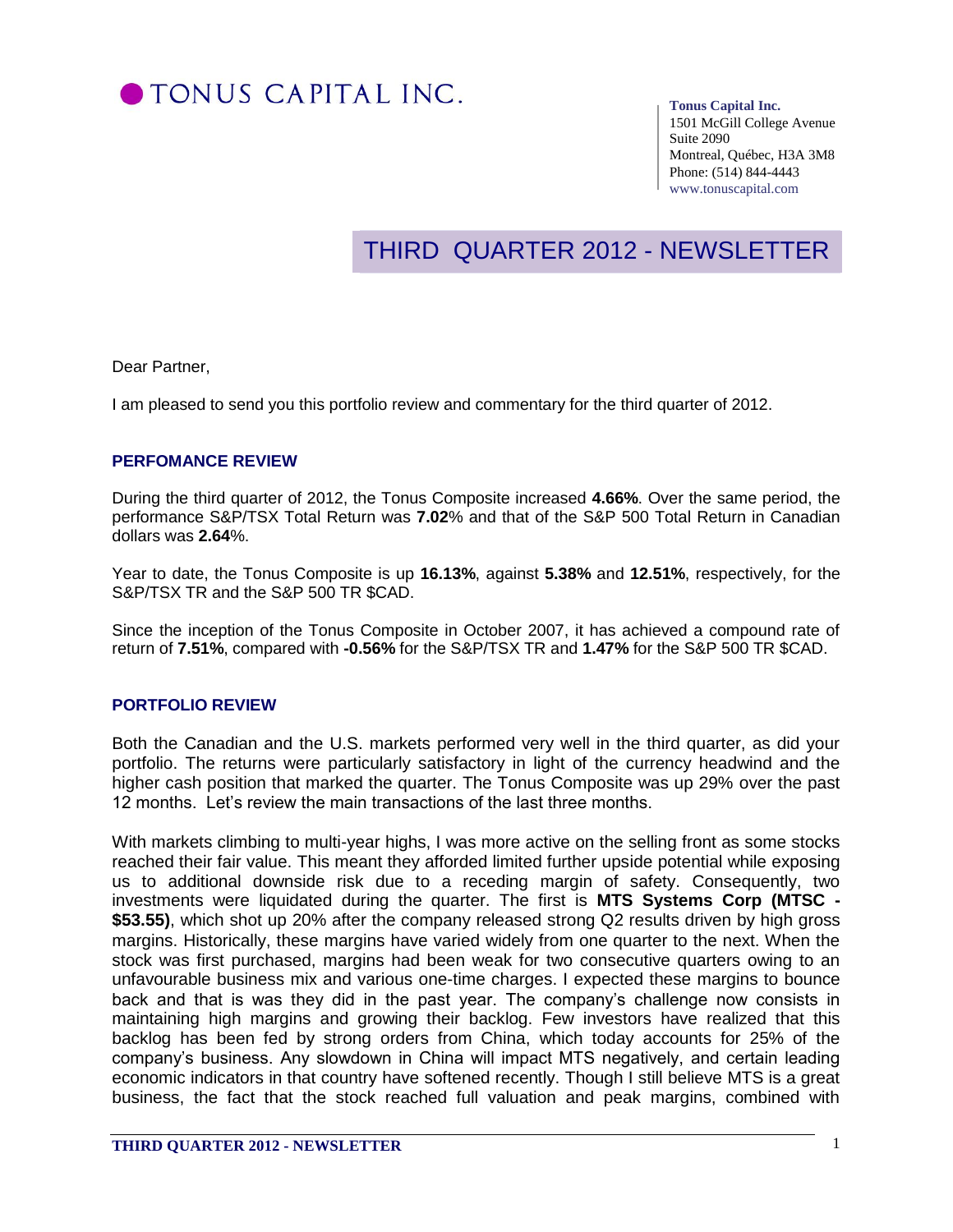mounting exposure to global industrial spending and a new CEO without a strong track record, urged me to take the prudent route of selling the position.

The other holding to be sold, **Valassis Communications Inc (VCI - \$24.69)**, fared remarkably well this year. It need be reminded that this investment was motivated by the premise that its valuation did not reflect the quality of its shared-mail operations whereby 70 million packages of coupons and advertisement are distributed through USPS each week. We bought the stock when it was trading below \$19 and the company's enterprise value stood at \$1.3 billion. The shared-mail business, which enjoys strong competitive advantages and generates ample free cash flow, was (and still is) believed to be worth more than that. In addition, VCI derived \$70 million in EBITDA from its national coupon clearinghouse, its in-store advertising, and its newspaper insert activities. When the company's enterprise value rose to \$1.7 billion, I sold the shares as they fully reflected the value of the shared-mail operations at that point while giving a fair valuation to the other businesses that had been performing short of expectations until then. Once again it came down to valuation. As the margin of safety had grown significantly narrower since time of purchase, it seemed wise to divest.

On the purchase side, a new position was initiated in **DeVry Inc. (DV - \$22.76)**, a leading player in the for-profit education sector. The recent past has been difficult for the industry as governments made regulatory changes to limit aggressive recruitment practices and lower the bad debt on government-financed loans. Contrary to some, DeVry has always placed quality of education front and centre. It enjoys a solid reputation and was not required to make significant changes to its business and educational models. However, as a result of the new rules, competition intensified at a time when fewer students were looking to enrol in new programs. The blow has been particularly hard to DeVry's Business and Management (B&M) schools, where enrolment has declined for the past two years.

This is nothing new for DeVry B&M. The division faced similar challenges following the bursting of the technology bubble some ten years ago. At the time, it was heavily concentrated in technology programs and total enrolment growth at the undergraduate level remained negative for more than three years. Over that period, operating margins shrank from the mid-teens to low single digits. A decade later, though DeVry B&M is now more diversified across several concentrations, enrolment and operating margins are trending in a similar manner on account of macro forces. This time around, however, the turnaround should come about more rapidly given that new-student enrolment is expected to stabilize at current levels before rising again. Moreover, margins were at a much higher point when they began to slide, which suggests they should bottom out at a much higher mark as well. To this end, management has been quicker to enact cost-cutting measures in the past six months to minimize the decline. Finally, there is inherent leverage in the business model and once the segment begins to grow, margins should follow suit.

The market is focused on DeVry B&M because of the declines it is experiencing. Meanwhile, it is overlooking the company's other divisions. This is particularly true of its Medical and Nursing schools, which were much less affected by the industry's woes, as evidenced by the fact that demand for enrolment far exceeds supply. I estimate that, together, Medical and Nursing represent 40% of DeVry's profits, that is, \$120 million. On top of that, in the past three years, the company has spent \$90 million to acquire universities in Brazil where DeVry has more than 25,000 students currently enrolled. This is a very promising growth market and the business is profitable. What's more, DeVry has a clean balance sheet with \$175 million in cash and it is presently buying back shares.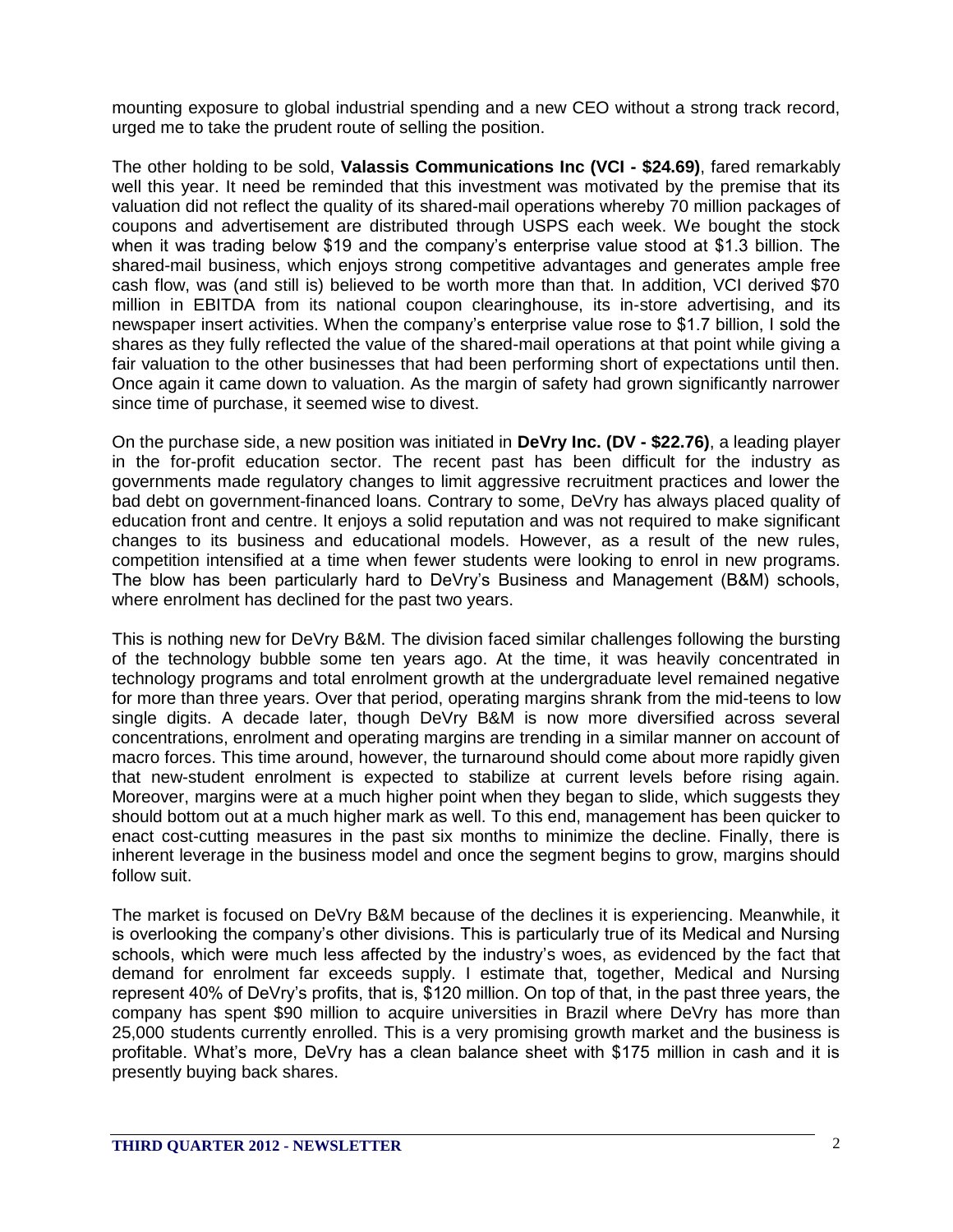If we sum the value of the Medical and Nursing schools and the Brazilian segment and consider the inherent value of DeVry B&M, this stock is a genuine bargain. My purchase price was less than \$20 a share, the same level the company was trading at in 2002 when DeVry B&M was half its current size and accounted for almost 95% of the company (compared with 60% today). Clearly the industry is navigating tumultuous waters stirred up by recent regulatory changes. However, education will continue to be a priority for Americans and with funding for public institutions being pared back, the for-profit sector should enjoy healthy demand.

Another position was initiated at the very end of the quarter and I am currently buying more of the stock. I will have further to say about this investment in the next letter.

Finally, during the quarter, two of the holdings in the portfolio experienced similar "corporate events" that had a very positive impact on share price. Both **Shawcor Ltd (SCLa - \$42.68)** (see the [2011Q4 letter](http://www.tonuscapital.com/document/2011_partner_Q4.pdf) for the investment thesis) and **Learning Tree International Inc (LTRE - \$5.09)** announced their controlling shareholder's intention to privatize the company through an outright sale or a minority shareholder buyout. I will continue to monitor developments and share price fluctuations closely in order to maximize the return on a potential takeout while assessing the downside risk should the deals fall through.

#### **COMMENTARY**

The biggest macro event in the quarter was without a doubt the commitment expressed by the U.S. Federal Reserve, the European Central Bank and the Bank of Japan to continue lowering interest rates through various forms of quantitative easing. The objective is clear: to increase consumer spending and business investment. Governments have elected to take this course of action after bellwether companies such as Fedex, Caterpillar, and Intel reported anemic growth and poor prospects for a strong rebound anytime soon. Though I am not convinced that these monetary policy measures will succeed in boosting private spending much higher, at least it is now clear that the central banks will go on stimulating the economy for as long as it is necessary.

Though such announcements have little impact on the real economy in the short term, they contribute to lower the risk of a deep global recession going forward. This explains the performance of the stock markets over the quarter. Indeed, indices rose slowly but steadily to multi-year highs (the S&P500's worst negative one-day showing in the quarter was a mere - 1.05%). I took advantage of the situation to sell some positions that had reached full valuation but, in such an environment, it is often more difficult to uncover mispriced securities. As mentioned in the past, I believe volatility can be an ally, provided you know how to use it to your advantage. It is just a matter of time before the right conditions present themselves anew. When this happens, the portfolio is well positioned to seize the opportunities that will arise.

Sincerely,

October 11, 2012 Philippe Hynes, CFA